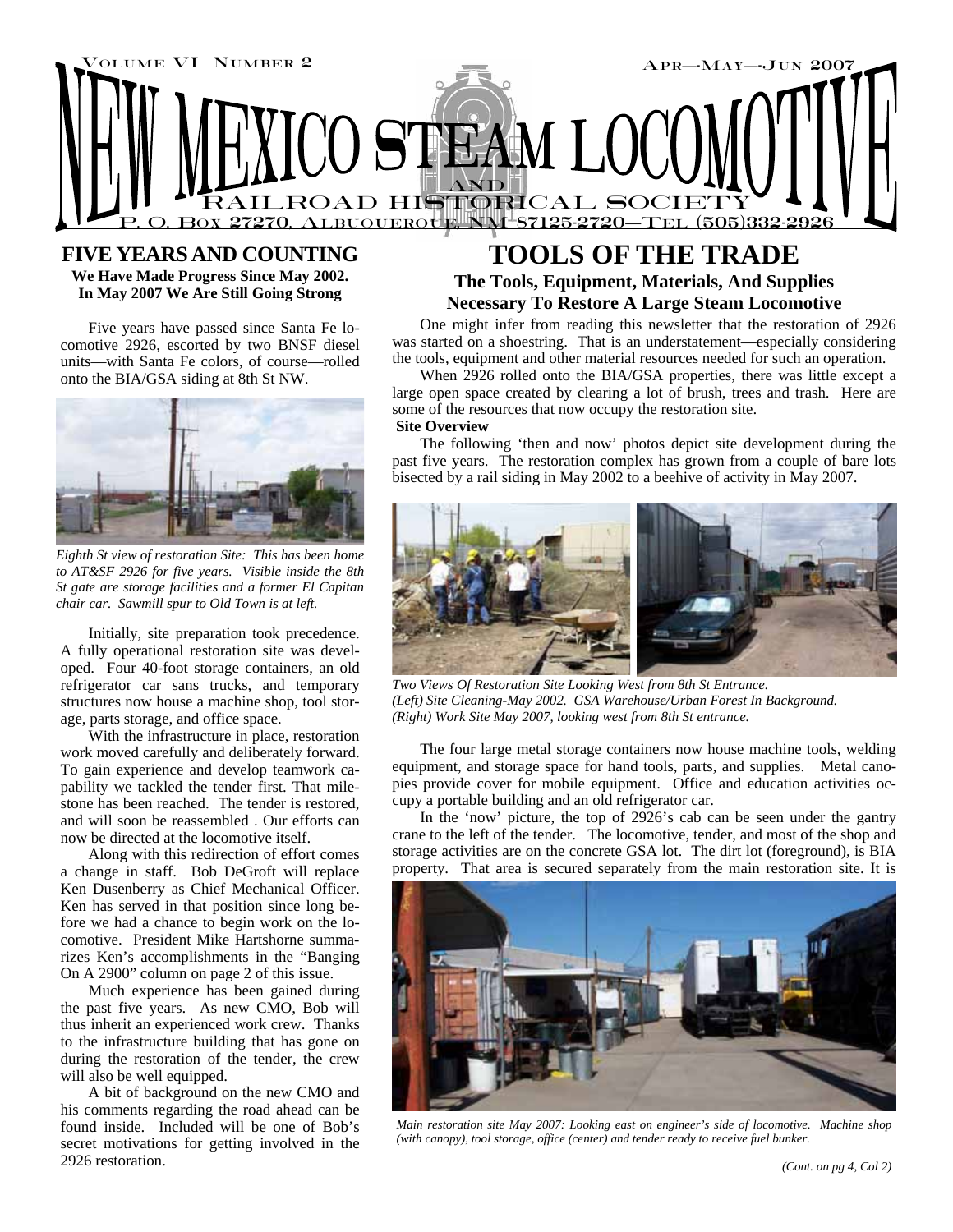| This newsletter is published quarterly by the<br>New Mexico Steam Locomotive and Railroad |  |  |
|-------------------------------------------------------------------------------------------|--|--|
| Historical Society, a Non-Profit Corporation                                              |  |  |
| President——————————————Michael F. Hartshorne                                              |  |  |
|                                                                                           |  |  |
|                                                                                           |  |  |
|                                                                                           |  |  |
| Newsletter Editor-Doyle L. Caton                                                          |  |  |
| <b>MAILING ADDRESS: NMSL&amp;RHS</b><br>P.O. BOX 27270                                    |  |  |
| Albuquerque, NM 87125-7270<br>web: www.nmslrhs.org<br>Tel: (505)332-2926                  |  |  |

### **LOS ANGELES AND 3751 REVISITED**  Four More NMSL&RHS Members Make

The Trek To Help Put 3751 Under Steam

The NMSL&RHS members' visit to help SBRHS fire 3751 in February went very well. It was deemed a success by both groups. In fact, it went so well that four more NMSL&RHS members returned to LA in April for a repeat performance.

This time, Bob DeGroft, Bob Scott, Jon Spargo, and Rick Kirby made the trip. Much like the group on February, they came back more excited about the prospects of someday having 2926 under steam.



*SBRHS and NMSL&RHS members pose next to 3751 during the recent Rail Fest weekend. In this picture it is not difficult to identify the four visitors from New Mexico. They are the ones proudly holding their Got Steam? T-shirts* 

Like the group in February, they were very impressed with the hospitality they received and with the professionalism of the SBRHS team. They are very grateful for the opportunity to participate in the event.

They considered the invitation to participate in firing 3751 a great honor. They said the ride to Long Beach was a real thrill. But, even more important was the learning opportunity.

The two visits to Los Angeles were beneficial to both historical societies in several ways.

It allowed members of the two organizations to get to know each other better under real operational circumstances.

It provided the visitors from New Mexico their first chance to work with a locomotive similar to 2926—and to do so under the tutelage of a team that has been operating for a number of years.

Thanks again to Bob Kittel and the SBRHS gang for a great experience in steam operation.

# **BANGING ON A 2900 – KEN DUSENBERRY**

*This is the second of a continuing series of articles highlighting members of the Society and contributions they have made in our ongoing effort to bring AT&SF 2926 back to life. Here, Society President Mike Hartshorne chronicles the contributions of Ken Dusenberry, Chief Mechanical Officer for the past five years. —Editor* 

I remember the day when one of the new guys, Ken Dusenberry, agreed to be the Chief Mechanical Officer. The NMSL&RHS was a different society. We were still meeting in a church one Saturday each month to talk about 2926.



*Ken Dusenberry in the civil war uniform he wears for living history enactments* 

We owned the locomotive but it was stuck at First and Menaul on a siding where we couldn't do much with it. We owned a few small hand tools and some work lights Ed Bukove had bought. We had a couple grand in the bank and some requests for philanthropic support that came back politely rejected.

Then things changed remarkably. Rep. Heather Wilson helped us find a work site on BIA/GSA property. The local BNSF folks agreed to move 2926 to that site. Suddenly the CMO position was NOT ceremonial anymore.

Ken had to prepare the 2926 for a trip on the mainline sandwiched between ex-ATSF engines. At the same time the new site's spur was blocked by a small forest of weeds and shrubs which had to be cleared. The parking lot was a bigger forest of Siberian Elms loaded with improvised accommodations for the neighborhood's homeless.

We all worked hard to get the vegetation cleared away and Ken was in the thick of it. The big day came in May 2002 and the 2926 was shoved into its new home. Then Ken's five years as CMO got real busy.

Office and machine shop, temporary track and forklifts, car mover and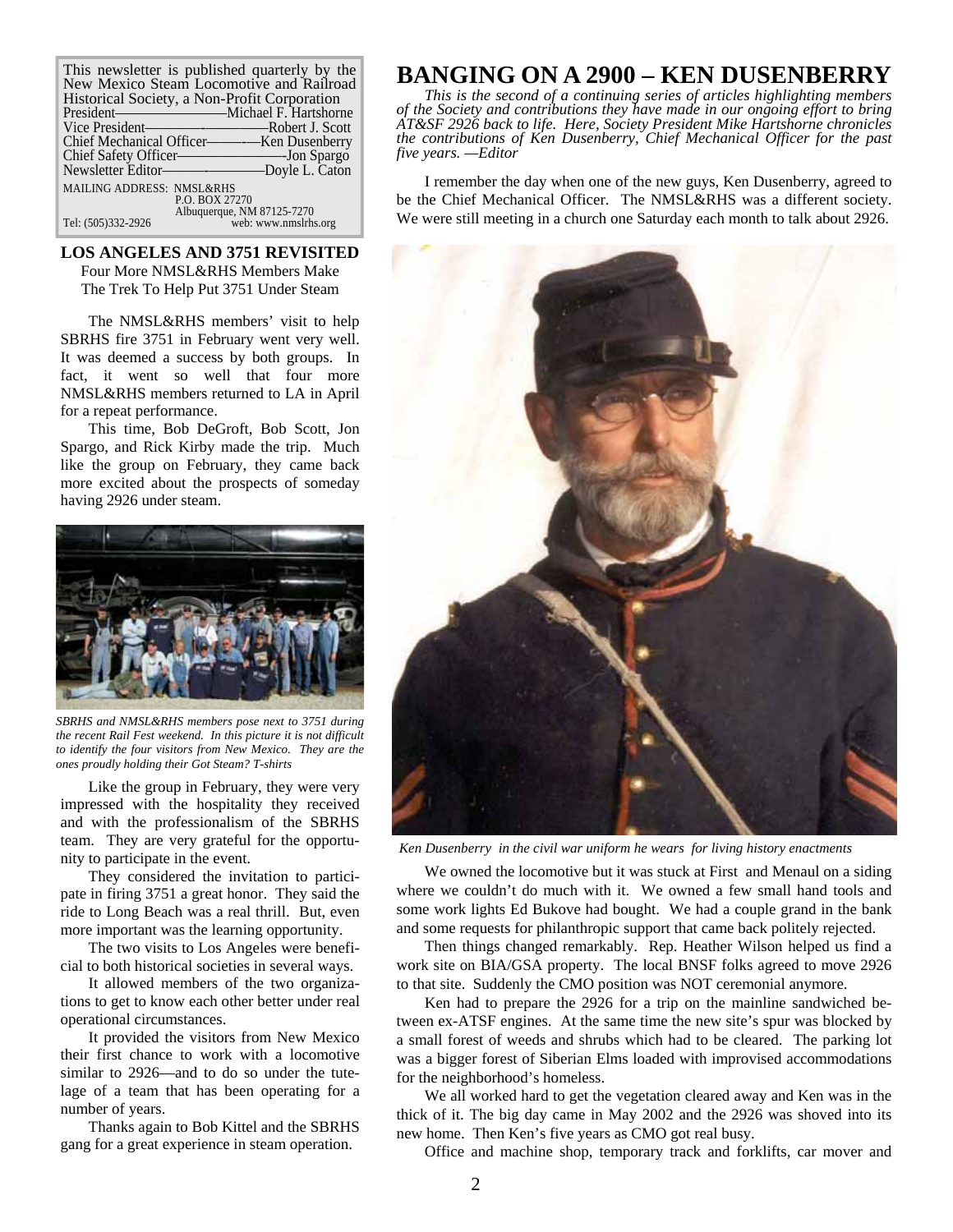lathe, electrical service and storage containers, the infrastructure of our site grew from a sheet of concrete and a fence to a real working site where a locomotive could be restored. Ken was in the middle of it all leading these efforts.

We had just got the 2926 to the site when the Board of Directors told Ken to start work on the tender. Sound simple? No! Once Crane Service and Jack Messer pulled the tender apart for us, cleaning out the tender's cistern and fuel can was a real chore. Working over the tender's 4 axle Buckeye trucks to rebuild the brake system, the buffer plates, and tend to the Timken bearings was a challenge. Hundreds of decisions were needed. Ken made them. Solutions to problems we never expected were required. Ken found them.



*Ken in his NMSL&RHS work uniform, briefing visitors on the locomotive project.* 

Ken had to work restoration and infrastructure problems at the same time and did a great job. But that is not all. At the same time Ken served as the President of the New Mexico Artillery Company and kept up a busy schedule with living history projects all over the state.

He also worked for the Boots and Saddles New Mexico Foundation raising funds for historic forts in New Mexico, searched for grave sites for the New Mexico Congressional Medal of Honor Society Hometown Heroes Program and worked on other historical projects in our state.

How does a guy like that happen? Here is the recipe. Take a 1948 vintage Wilsonboro, PA young man. Throw in a '71-'72 tour in Viet Nam as military policeman paratrooper. Add a college degree in Anthropology and History from the University of New Mexico in 1973. Season with a couple of years working for the Albuquerque Public School Police. Then train for the Albuquerque Police Department, get married to Marilyn, and join the APD as a good old fashioned street cop in 1978. Stew for twenty years with plenty of supervisory time

and become fascinated with living history in the middle 80s. From there it is simple. Retire from police work in 1999. While doing serious work in the New Mexico history preservation business join the NMSL&RHS, hold up a hand at a friendly meeting, and volunteer for CMO!

A great man once told me that if you want something done always ask a busy man to do it. Ken Dusenberry is that busy man. On a personal note I have found Ken to be a man I'm proud to know. If his birth date was different I figure that he could have been an artillery sergeant in the civil war. He could have been a railroad man in the days of steam. He could have been a lot of things but I'm glad he is the man I know. We still have a lot of work to do together to put the 2926 back in service. Ken will help us get the job done. He deserves to be one of the first NMSL&RHS guys to get a cab ride. (Preferably working like a dog as a fireman trainee.)

*—Mike Hartshorne, President, NMSL&RHS* 

## **IMPORTANT NOTICE GET THE NEWSLETTER BY EMAIL Get great quality and help save postage.**

Would you like to see more photos more detail and in color—in the newsletter?

If you are not already receiving the newsletter via email, give it a try. The online version is available in a PDF format. The file is less than one megabyte. It offers additional photos in the space used for mailing information. The photos are in color and offer much more detail than the hard copy.

If you would like to give it a try, contact Marlin at: amb10587@earthlink.net aanaanaanaanaanaanaanaanaanaanaa

Special Price On The Old Style (White With Black Lettering)

—T-SHIRT BARGAIN—

,,,,,,,,,,,,,,,,,,,,,,,,,,,,

NMSL&RHS T-SHIRTS All adult sizes are only \$5

as long as they last.

When we upgraded to the new color logo T-shirts last year, we were left with a large number of the old shirts in adult sizes. We are clearing out the old ones so we can restock. Get yours now while they last.

Email Marlin at: amb10587@earthlink.net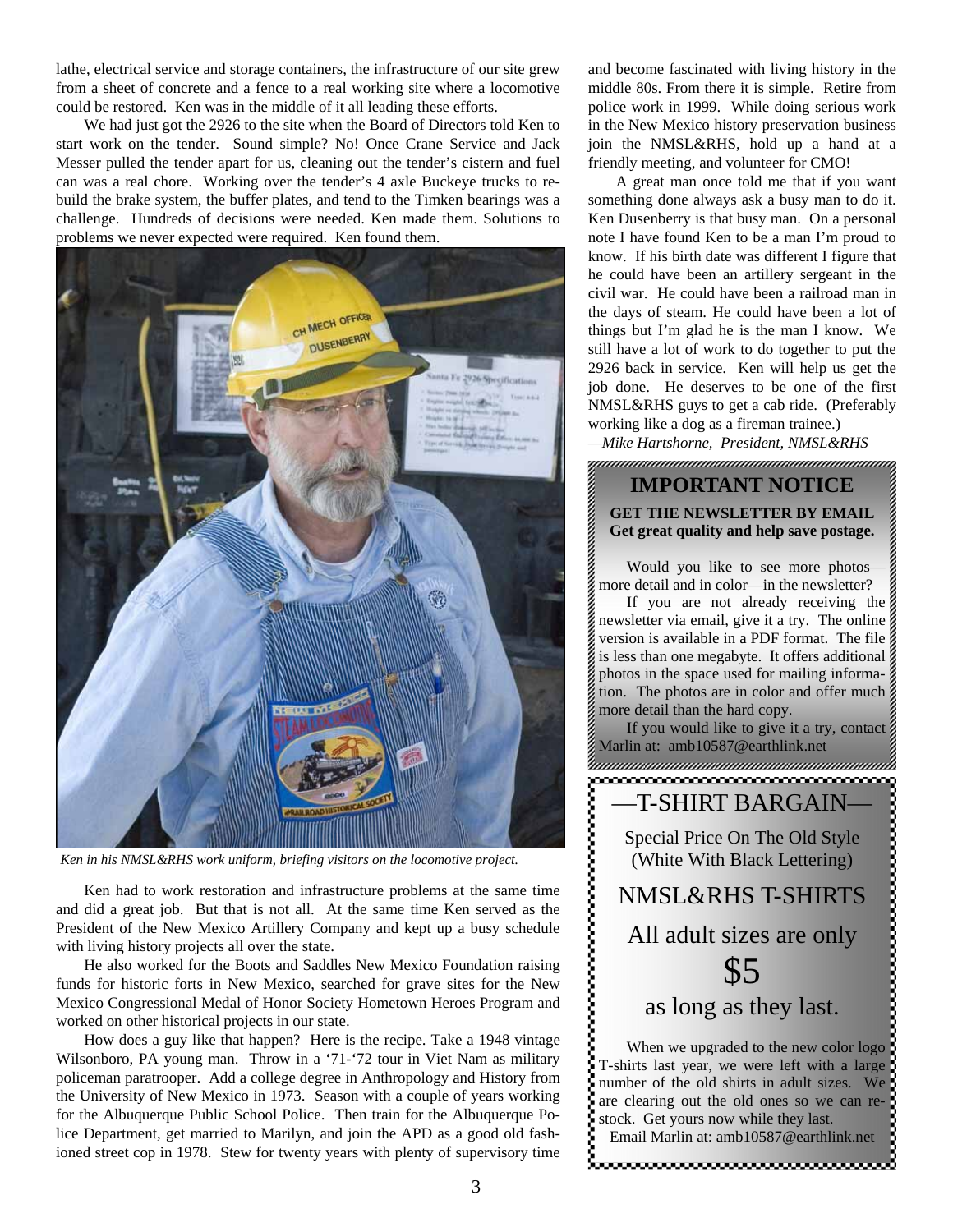## CHANGING OF THE GUARD

New CMO Has Lifelong Interest In Steam— And Another Good Reason To Work On 2926

After five years at the CMO position, Ken Dusenberry is stepping down. Bob DeGroft will assume the CMO position. Bob, a longtime member and former VP of NMSL&RHS is a retired furniture store owner.

The new CMO became enamored with steam engines as a youth—but those steam engines did not ride on rails. They powered Great Lakes watercraft, where he worked as a teen.

Bob recalls how he would use his break time to go to the engine room just to watch the three cylinder steam engines operate and to listen to that wonderful sound.

Aside from that longtime interest in steam, Bob has another, more important reason for becoming involved with the restoration of 2926. That reason is his wife Karla. Once Bob's partner in the furniture business, she is now the person who keeps the NMSL&RHS finances on an even keel.

Perhaps an even greater influence on Bob's motivation to help restore 2926 is Karla's long term relationship with the locomotive. As a child growing up in Albuquerque, she often visited Coronado Park to play on 2926.

Now that they are retired, could it be that helping restore 'her locomotive' is just another entry on Karla's 'Honey do' list for Bob?

If so, he conceals it well and is obviously very motivated to carry forward with the restoration of a piece of New Mexico history.

As CMO Bob is inheriting two important segments of the NMSL&RHS operation. First, there is a group of eager and energetic volunteers—individuals that have learned to work as a team during restoration of the tender. Second, he has an infrastructure that did not exist when 2926 rolled onto the current site.

A look at his personal history indicates that Bob knows what to do with such resources. He has a strong background in management. Both in his own business, and earlier while working for other organizations, he managed large staffs of employees.

He is aware that management in the world of business is considerably different from managing volunteers. It has been said that managing of volunteers is much like herding cats.

Management in the world of volunteers requires a soft touch, and sometimes a bit of cajoling. It often requires a more detailed explanation of the task at hand than in a business situation managing employees who are already well versed in their job requirements.

Be that as it may, Bob is well acquainted with most volunteers he will be managing. He has worked with most of them for several *(Cont. on Pg 5, Col 2)* 

#### *(Cont from Pg 1)*

occupied by more storage, the refrigerator car office/education center, and an El Capitan chair car that belongs to two NMSL&RHS members.



*Main restoration site May 2007: Looking east on fireman's side of locomotive. Tender trucks and fuel bunker are at right. Supply container is at center, parts storage is obscured by fuel bunker.* 

#### **Mobile Equipment**

Thanks to the generosity of donors and supporters, there are two fork lifts, a car mover and a gantry crane on site for heavy lifting. For lighter loads, pallet dollies and carts are available. With many heavy objects to handle, such equipment is very necessary to restoration operations.



The car mover is especially useful. With both rubber tires and rail bogeys, it can move the

locomotive, the tender and even a *Forklifts rest under protective canoy.*  fifth wheel storage trailer.



*Car mover shifts chair car out of gate and across 8th St to allow a mobile crane from Crane Services access to site for some heavy lifting.* 

#### **Machine Tools and Welding Equipment**

Two lathes and a Hurco CNC milling machine now occupy one storage container. The container makes a rather cramped machine shop, but it works. The three machines offer a significant capacity for production of replacement



*This view is inside looking out. The two lathes and milling machine line the right side. Machinist Travis Atwell is at the control panel of the milling machine.*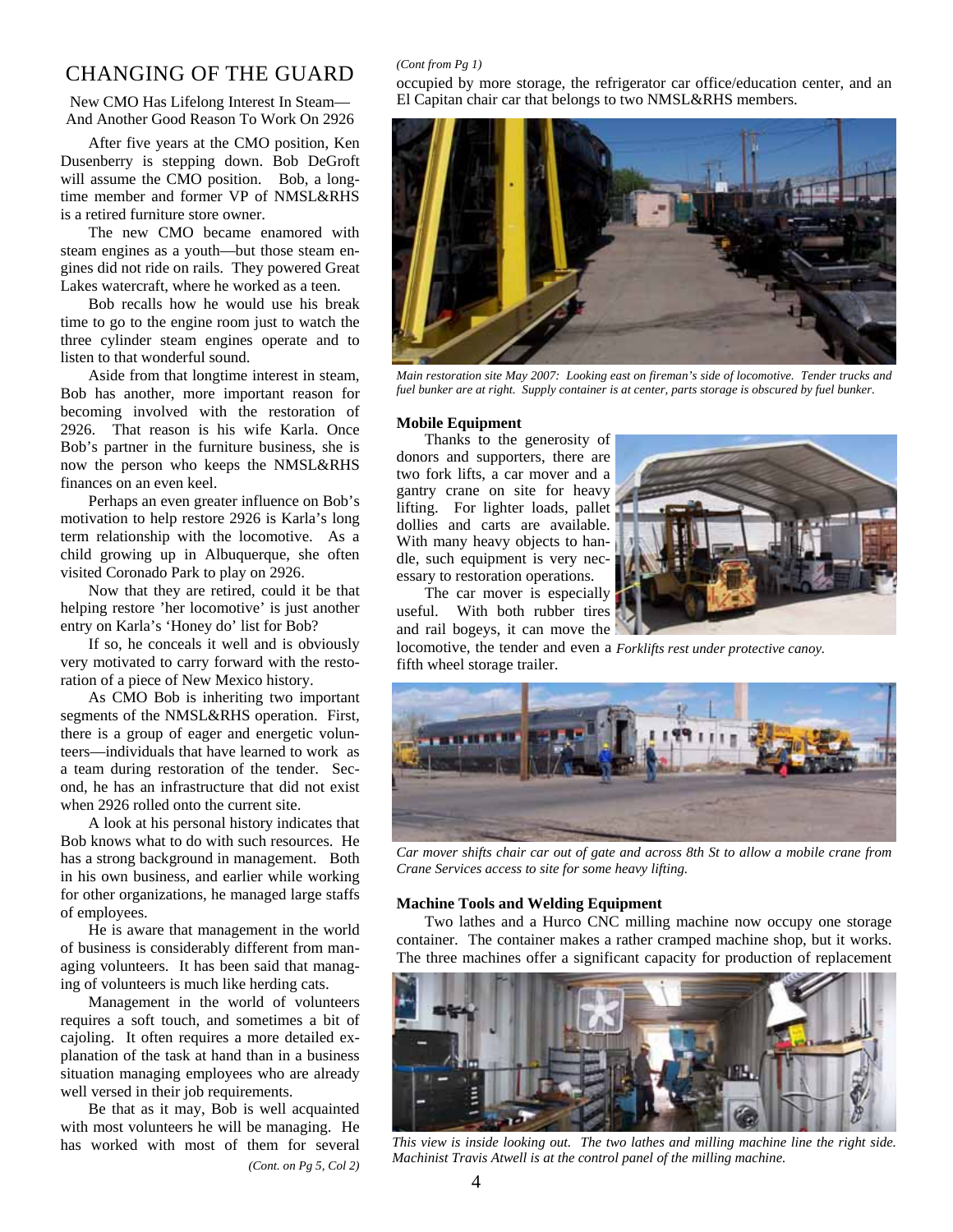#### parts.

The new Lincoln arc welding unit now rests on a metal pallet with rollers.. It can be moved around the site via its rollers, or transported by forklift. An



*Arc welding units: (Left) The Lincoln unit is now mounted on a steel pallet with rollers, allowing mobility by pushing (on slab or floor) or by forklift. (Right) Old welding unit is powered by a decades old 4 cylinder engine, but it still works.* 

older welding unit is on rubber tires and can be towed behind forklift or car.

Air compressors, a high pressure water washing system, sand blasters, and gas welding equipment are also on site, and can be moved about as needed.

Experience to operate the machine tools and welding equipment is extensive. Young machinist Travis Atwell has considerable skills and a lot of energy. He receives advice, support and coaching from retirees Paul Sutton, Ralph Johnson and Dick Downing who collectively possess more than 100 years of machining experience.

Welders Rick Kirby and Jim Hills bring many years of experience to the team. To the machine tool and welding team, add many eager helpers, and the capacity to repair, restore and fabricate locomotive parts is quite credible.

### **Hand Tools, Parts, and Supplies**

Handling, storing, and securing tools, parts and supplies is a real challenge. Items that are small enough to disappear if not secured are stored in three 40 foot steel containers, and a 20 trailer. Items too large or heavy to store inside are stashed in assigned spaces next to the containers. Member Ed Strebe, a retired



*A peek inside the tool container revealing Ed Strebe's organizational skills. He did have some willing labor from a few other members who volunteered to help with the tool storage setup.* 

fireman and Lutheran minister oversees the storage spaces.

Ed has the tool container well organized. There is a place for everything, and everything is in its place. Hand tools, sockets, end wrenches, drills, extension cords, clamps, scrapers, hoses, air tools, etc. are readily accessible. There are even hoes and rakes to control weeds and trash on the site. Hand carts are available to transport tools about the site.

A specific quarantined area behind one of the containers is secured to be used for storage of small parts that contain asbestos. When abatement of asbestos on the locomotive itself begins those parts will be recovered and any asbestos will be removed. They will then be placed in regular parts storage.

Two other containers and the trailer are used to store supplies and parts. All chemicals, cleaning materials, fuels, and other hazardous materials are contained

in two metal cabinets at the end of the site between two steel containers.

All parts removed from the locomotive are photographed and recorded on a tracking form. The parts are stored in one of the containers and their location is recorded. That information, along with the photo and tracking form are placed in a digital file.

This infrastructure constitutes the tools of the trade for the restoration of 2926. It was gradually developed during the past five years. However, work did go on all the while. A completed tender is visible proof of that work.

Restoration of the locomotive will be a bigger challenge than the tender. However, a lot has been learned, and with the tools and equipment now available, the work on the locomotive should move ahead smoothly.

\* \* \* \*

### ANNUAL BOARD ELECTION

For all currently active members, this issue of the newsletter will contain a ballot for the annual election of Board of Directors members.

You are considered an active member if you have made a minimum annual contribution at any time within the past six months.

If you have made a contribution and did not receive a ballot with this newsletter, please contact Doyle or Marlin: malison@nmslrhs.org Doyle—dlc8n@msn.com—Tel 505 453-1234

#### *(CHANGING, Cont. From Pg 4)*

years. Thus, he has reasonable knowledge of the various team members' individual abilities and talents.



*Bob DeGroft (left) presenting a NMSL&RHS T-shirt to Jonathan Jones of Lincoln Electric upon delivery of Lincoln's donation of the new arc welding machine.* 

As the restoration project moves from the tender to the locomotive itself, Bob DeGroft can be expected to move the project along smoothly.

He has the team. He has the infrastructure. And he has the management ability. Let the restoration of AF&SF 2926 proceed.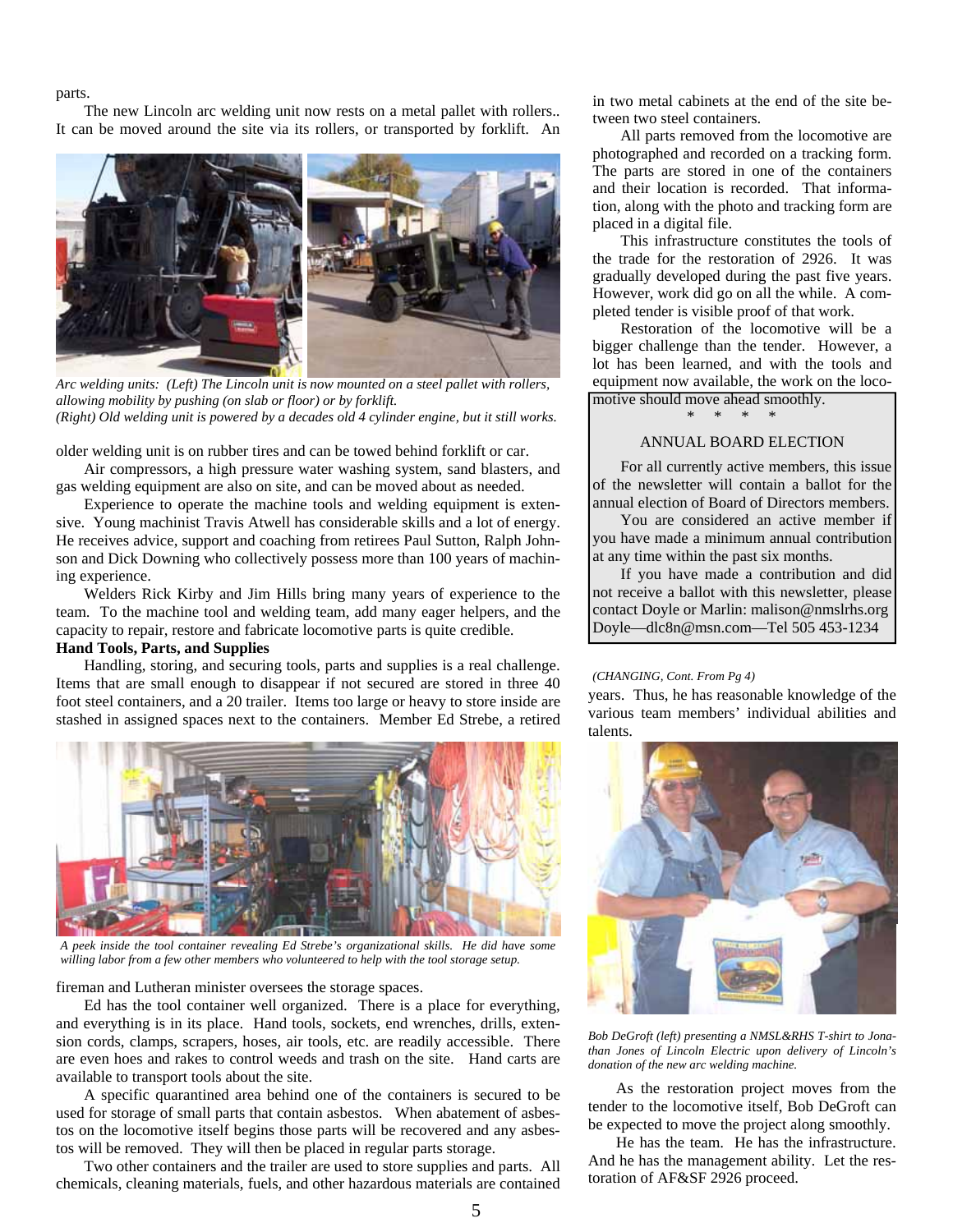### EMAIL AND DIRECT DISTRIBUTION EDITION *This version of the newsletter is designed for email and direct distribution. It substitutes additional photos in the space used for mailing label and return address on postal version.*

## **LOS ANGELES AND 3751 REVISITED**

In April, a second group of four NMSL&RHS members visited the SBRHS to assist in firing 3751. The occasion was a short run from the Amtrak facility in South LA to a Rail Fest at Long Beach, as a part of the SBRHS education program. The following pictures, provided by Jon Spargo provide a graphic summary of the trip.



*Santa Fe 3751 all steamed up and ready to roll. Santa Fe 3751 on the Amtrak turntable.* 



*SBRHS host Bob Kittel visits with Rick Kirby and Bob Degroft in 3751 cab. Rick Kirby and Bob Scott take a break on fireman's side of 3751 cab.* 



*(L to R) Bob Scott, Rick Kirby and Bob DeGroft polish 3751 so it will be nice and shiny for its arrival at the Rail Fest in Long Beach. .* 







*Steam locomotive fans are everywhere. Here, a number of workers at a refinery stop their work to watch Santa Fe 3751 cruise by on its way to Long Beach.*